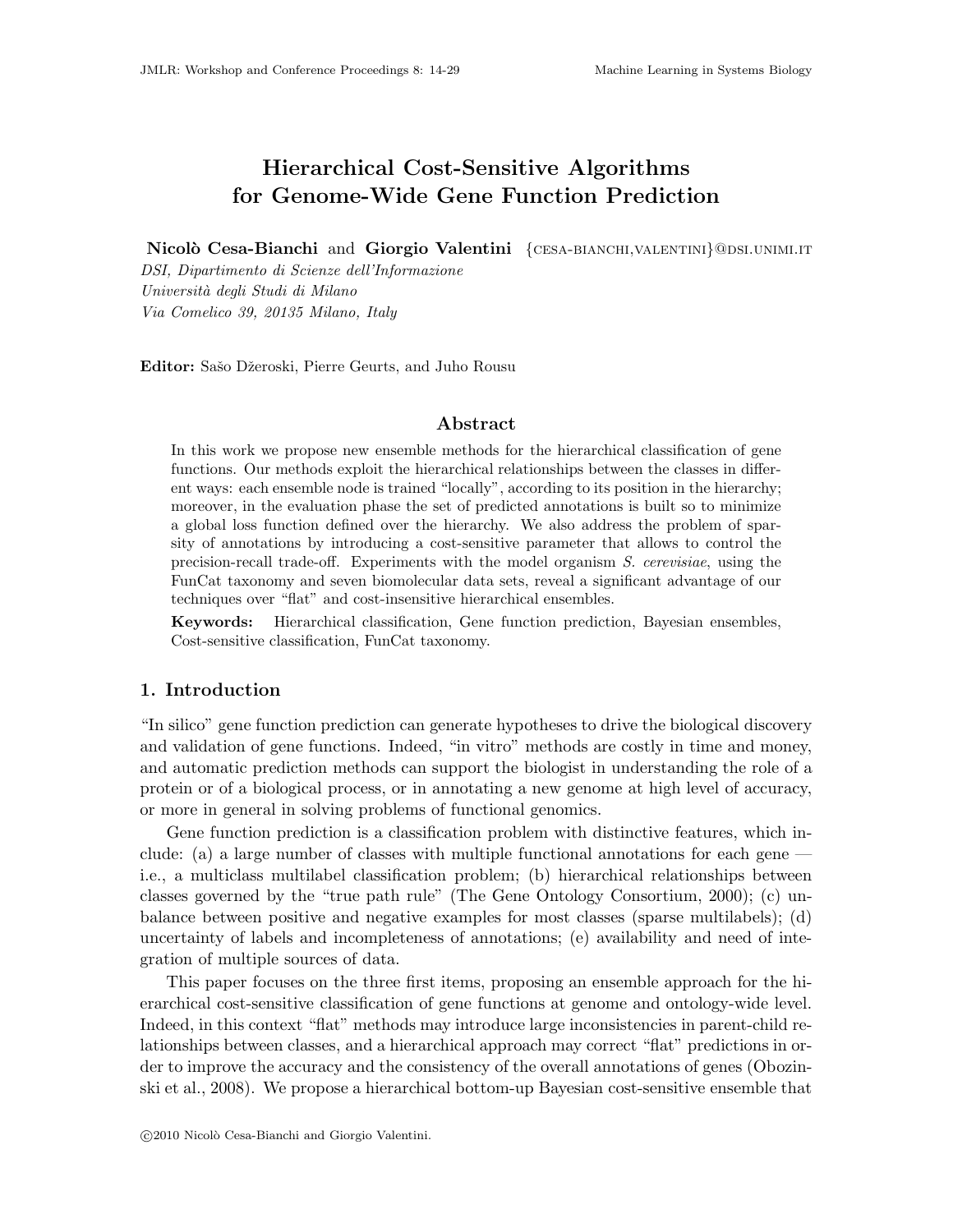on the one hand respects the consistency of the taxonomy, and on the other hand exploits the hierarchical relationships between the classes. Our approach takes into account the sparsity of annotations in order to improve the precision and the recall of the predictions. We also propose a simple variant of the hierarchical top-down algorithm that optimizes the decision threshold for maximizing the F-score.

Different lines of research have been proposed for the hierarchical prediction of gene functions, ranging from structured-output methods, based on the joint kernelization of both input variables and output labels (Sokolov and Ben-Hur, 2008; Astikainen et al., 2008), to ensemble methods, where different classifiers are trained to learn each class and then combined to take into account the hierarchical relationships between functional classes (Obozinski et al., 2008; Guan et al., 2008; Jiang et al., 2008). Our work follows this second line of research. Our main contribution is the introduction of a global cost-sensitive approach and the adaptation of a Bayesian bottom-up method to the hierarchical prediction of gene functions using the FunCat taxonomy (Ruepp et al., 2004).

Notation and terminology. We identify the N functional classes of the FunCat taxonomy with the nodes  $i = 1, ..., N$  of a tree T. The root of T is a dummy class with index 0, which every gene belongs to, that we added to facilitate the processing. The FunCat multilabel of a gene is the nonempty subset of  $\{1, \ldots, N\}$  corresponding to all FunCat classes that can be associated with the gene. We denote this subset using the incidence vector  $\mathbf{v} = (v_1, \dots, v_N) \in \{0, 1\}^N$ . The multilabel of a gene is built starting from the set of terms occurring in the gene's FunCat annotation. As these terms correspond to the most specific classes in T, we add to them all the nodes on paths from these most specific nodes to the root. This "transitive closure" operation ensures that the resulting multilabel satisfies the true path rule. Conversely, we say that a multilabel  $v \in \{0,1\}^N$  respects T if and only if  $v$  is the union of one or more paths in T, where each path starts from a root but need not terminate on a leaf. All the hierarchical algorithms considered in this paper generate multilabels that respect  $T$ . Finally, given a set of  $d$  features, we represent a gene with the normalized (unit norm) vector  $\boldsymbol{x} \in \mathbb{R}^d$  of its feature values.

#### 2. Methods

The HBAYES ensemble method (Cesa-Bianchi et al., 2005, 2006) is a general technique for solving hierarchical classification problems on generic taxonomies. The method consists in training a calibrated classifier at each node of the taxonomy. In principle any algorithm whose classifications are obtained by thresholding a real prediction  $\hat{p}$ , e.g.,  $\hat{y} = \text{sgn}(\hat{p})$ , can be used as base learner. In this work we use support vector machines with Platt calibration. The real-valued outputs  $\hat{p}_i(x)$  of the calibrated classifier for node i on input x are viewed as estimates of the probabilities  $p_i(x) = \mathbb{P}(V_i = 1 | V_{\text{par}(i)} = 1, x)$ , where  $\mathbf{V} = (V_1, \ldots, V_N) \in \{0,1\}^N$  is the vector random variable modeling the multilabel of a gene x and par(i) is the unique parent of node i in T. The distribution of the random boolean vector  $V$  is assumed to be

$$
\mathbb{P}(\boldsymbol{V}=\boldsymbol{v})=\prod_{i=1}^N\mathbb{P}(V_i=v_i\mid V_{\text{par}(i)}=1,\boldsymbol{x})\qquad\text{for all }\boldsymbol{v}\in\{0,1\}^N
$$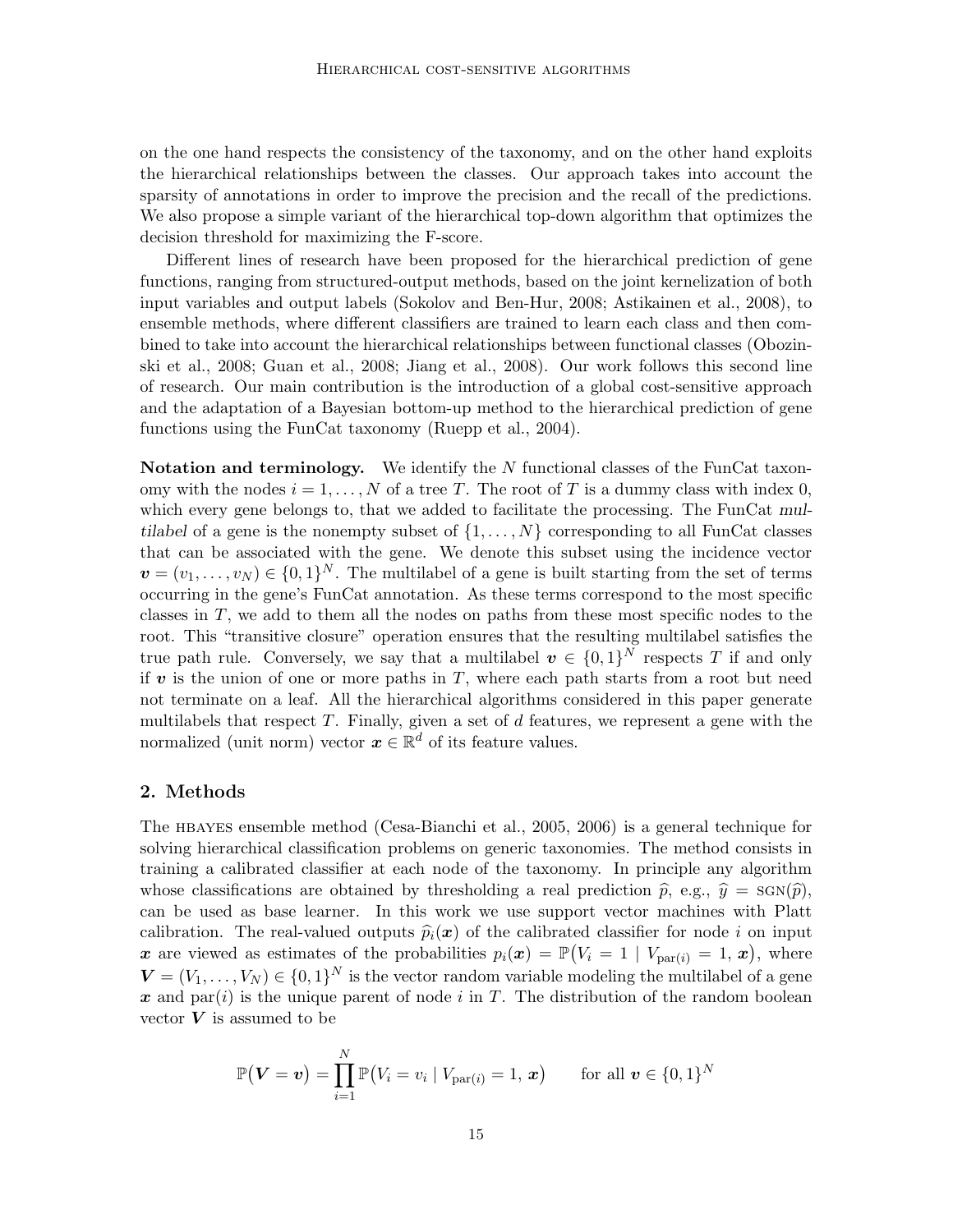where, in order to enforce that only multilabels  $V$  that respect  $T$  have nonzero probability, we impose that  $\mathbb{P}(V_i = 1 | V_{\text{par}(i)} = 0, x) = 0$  for all nodes  $i = 1, ..., N$  and all x. This implies that the base learner at node  $i$  is only trained on the subset of the training set including all examples  $(x, v)$  such that  $v_{\text{par}(i)} = 1$ .

In the evaluation phase, HBAYES predicts the Bayes-optimal multilabel  $\hat{y} \in \{0, 1\}^N$  for a gene x based on the estimates  $\widehat{p}_i(x)$  for  $i = 1, ..., N$ . Namely,

$$
\widehat{\mathbf{y}} = \underset{\mathbf{y} \in \{0,1\}^n}{\text{argmin}} \mathbb{E}\big[\ell_H(\mathbf{y}, \mathbf{V}) \mid \mathbf{x}\big] \tag{1}
$$

where the expectation is w.r.t. the distribution of V. Here  $\ell_H(\mathbf{y}, V)$  denotes the Hloss (Cesa-Bianchi et al., 2005, 2006), measuring a notion of discrepancy between the multilabels y and V. The main intuition behind the H-loss is simple: if a parent class has been predicted wrongly, then errors in its descendants should not be taken into account. Given fixed cost coefficients  $c_1, \ldots, c_N > 0$ ,  $\ell_H(\hat{\mathbf{y}}, \mathbf{v})$  is computed as follows: all paths in the taxonomy  $T$  from the root  $0$  down to each leaf are examined and, whenever a node  $i \in \{1, \ldots, N\}$  is encountered such that  $\hat{y}_i \neq v_i$ , then  $c_i$  is added to the loss, while all the other loss contributions from the subtree rooted at i are discarded.

Let  $c_i^- = c_i^+ = c_i/2$  be the costs respectively associated to a false negative (FN) and a false positive (FP) mistake. Let  $\{A\}$  be the indicator function of event A. Given x and the probabilities  $p_i = p_i(\mathbf{x})$  for  $i = 1, ..., N$ , the HBAYES prediction rule can be formulated as follows.

HBAYES prediction rule: Initially, set the labels of each node  $i$  to

$$
\widehat{y}_i = \underset{y \in \{0,1\}}{\text{argmin}} \left( c_i^- p_i (1-y) + c_i^+ (1-p_i) y + p_i \{y=1\} \sum_{j \in \text{child}(i)} H_j(\widehat{\mathbf{y}}) \right) \tag{2}
$$

where

$$
H_j(\widehat{\mathbf{y}}) = c_j^- p_j (1 - \widehat{y}_j) + c_j^+ (1 - p_j) \widehat{y}_j + p_j \{ \widehat{y}_j = 1 \} \sum_{k \in \text{child}(j)} H_k(\widehat{\mathbf{y}})
$$
(3)

is recursively defined over the nodes j in the subtree rooted at i with each  $\hat{y}_i$  set according to (2). Then, if  $\hat{y}_i$  is set to zero, set all nodes in the subtree rooted at i to zero as well.

As shown in (Cesa-Bianchi et al., 2006),  $\hat{y}$  can be computed for a given x via a simple bottom-up message-passing procedure whose only parameters are the probabilities  $p_i$ . Unlike standard top-down hierarchical methods —see the description of HTD at the end of this section, each  $\hat{y}_i$  also depends on the classification of its child nodes. In particular, if all child nodes k of i have  $p_k$  close to a half, then the Bayes-optimal label of i tends to be 0 irrespective of the value of  $p_i$ . Vice versa, if i's children all have  $p_k$  close to either 0 or 1, then the Bayes-optimal label of i is based on  $p_i$  only, ignoring the children —see also (6).

The following theorem by Cesa-Bianchi et al. (2005), whose proof we include here for completeness, shows that assignments  $\hat{y}$  given by (1) and the HBAYES prediction rule are indeed equivalent.

**Theorem 1** For any tree T and all unit-norm  $\boldsymbol{x} \in \mathbb{R}^d$ , the multilabel generated according to the HBAYES prediction rule is the Bayes-optimal classification of  $x$  for the H-loss.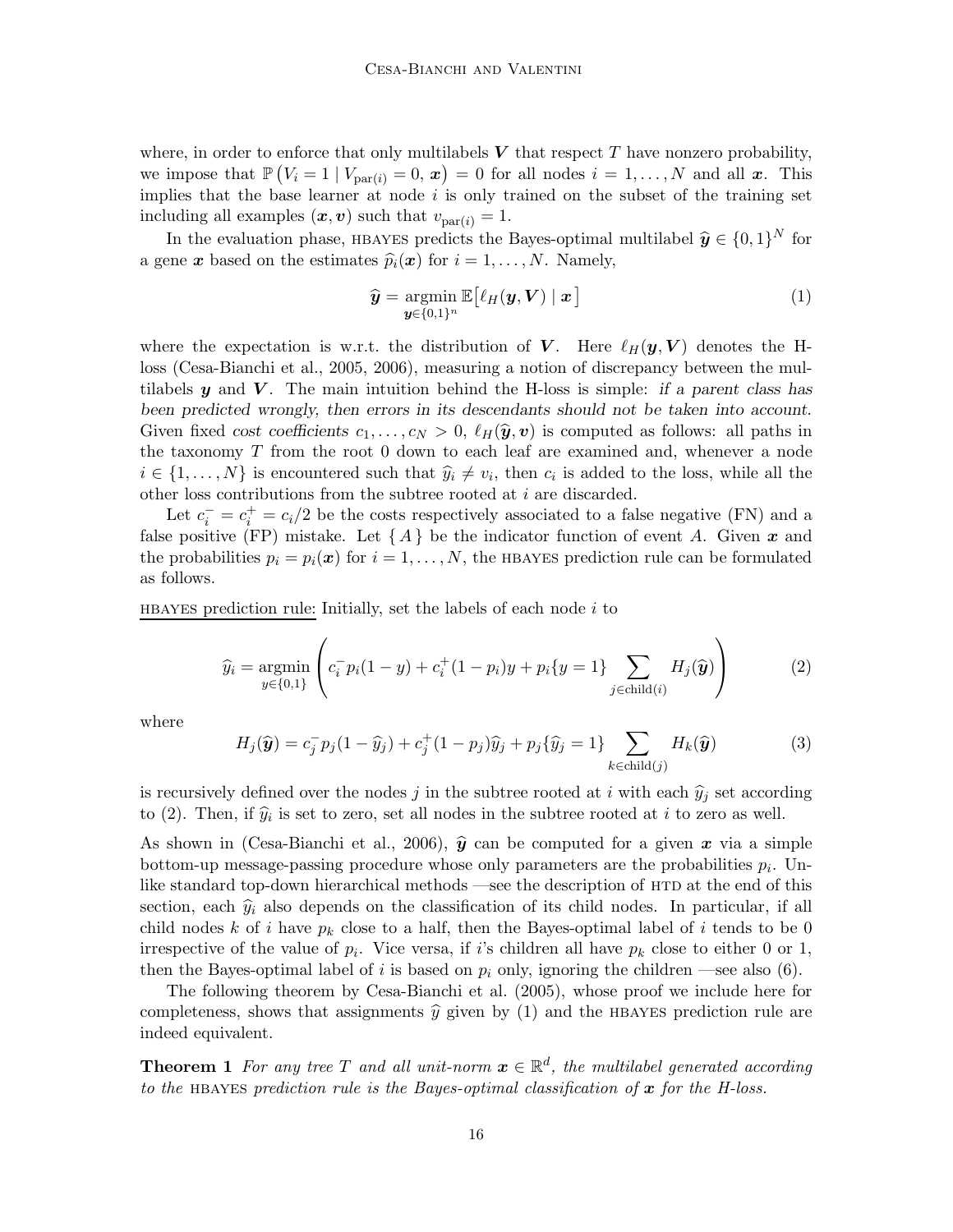**Proof** Let  $\hat{y}$  be the multilabel assigned by HBAYES and  $y^*$  be any multilabel minimizing the expected H-loss. Omitting the indexing on  $x$ , we can write

$$
\mathbb{E}\,\ell_H(\widehat{\boldsymbol{y}},\boldsymbol{V}) = \sum_{i=1}^N \left( c_i^- p_i (1-\widehat{y}_i) + c_i^+ (1-p_i) \widehat{y}_i \right) \prod_{j \in \text{anc}(i)} p_j \left\{ \widehat{y}_j = 1 \right\}
$$

where anc(i) is the set of nodes  $j > 0$  that are ancestors of i. Note that we may decompose the expected H-loss as

$$
\mathbb{E}\,\ell_H(\widehat{\boldsymbol{y}},\boldsymbol{V})=\sum_{i\in\mathrm{root}(T)}H_i'(\widehat{\boldsymbol{y}})
$$

where  $\text{root}(T)$  are the children of the dummy root node 0, and  $H_i'(\hat{y})$  is recursively defined as

$$
H'_{i}(\hat{\mathbf{y}}) = (c_i^- p_i (1 - \hat{y}_i) + c_i^+ (1 - p_i) \hat{y}_i) \prod_{j \in \text{anc}(i)} p_j \{\hat{y}_j = 1\} + \sum_{k \in \text{child}(i)} H'_{k}(\hat{\mathbf{y}}).
$$
 (4)

Pick a node i. If i is a leaf, then the sum in the right-hand side of  $(4)$  disappears and  $y_i^* = \{p_i \ge 1/2\}$  —recall  $c_i^- = c_i^+$ . As this is also the minimizer of  $H_i(\hat{\mathbf{y}}) = c_i^- p_i(1 - \hat{y}_i) +$  $c_i^+(1-p_i)\hat{y}_i$ , we get that  $\hat{y}_i = y_i^*$ .

Now let *i* be an internal node and inductively assume  $\hat{y}_j = \hat{y}_j^*$  for all  $j \in \text{subtree}(i)$ . By expanding a term  $H'_{k}(\hat{y})$  of the sum in the right-hand side of  $(4)$  we get

$$
H'_{k}(\widehat{\mathbf{y}}) = (c_k^- p_k (1 - \widehat{y}_k) + c_k^+ (1 - p_k) \widehat{y}_k) p_i \{\widehat{y}_i = 1\} \prod_{j \in \text{anc}(i)} p_j \{\widehat{y}_j = 1\} + \sum_{m \in \text{child}(k)} H'_{m}(\widehat{\mathbf{y}}).
$$

Note that the factor  $\prod_{j \in \text{anc}(i)} p_j \{\hat{y}_j = 1\}$  occurs in both terms in the right-hand side of (4). Hence  $y_i^*$  does not depend on this factor, thus instead of (4) we can equivalently minimize

$$
H_i(\hat{\mathbf{y}}) = c_i (p_i(1 - \hat{y}_i) + (1 - p_i)\hat{y}_i) + p_i {\hat{y}_i = 1} \sum_{k \in \text{child}(i)} H_k(\hat{\mathbf{y}})
$$
(5)

where  $H_k(\hat{\mathbf{y}})$  is defined as in (3). Now observe that  $\hat{y}_i$  minimizing (5) is equivalent to the assignment produced by hbayes.

To conclude the proof note that setting  $y_j^* = 0$  for all nodes  $j \in \text{subtree}(i)$  whenever  $y_i^* = 0$  minimizes the H-loss, and this is exactly what the HBAYES prediction rule does.

We now introduce a simple cost-sensitive variant, HBAYES-CS, of HBAYES, which is suitable for learning datasets whose multilabels are sparse. This variant introduces a parameter  $\alpha$  that is used to trade-off the cost of false positive (FP) and false negative (FN) mistakes. We parametrize the relative costs of FP and FN by introducing a factor  $\alpha \geq 0$  such that  $c_i^- = \alpha c_i^+$  while keeping  $c_i^+ + c_i^- = 2c_i$ . Then (2) can be rewritten as

$$
\widehat{y}_i = 1 \Longleftrightarrow p_i \left( 2c_i - \sum_{j \in \text{child}(i)} H_j \right) \ge \frac{2c_i}{1 + \alpha} \ . \tag{6}
$$

This is the rule used by HBAYES-CS in our experiments.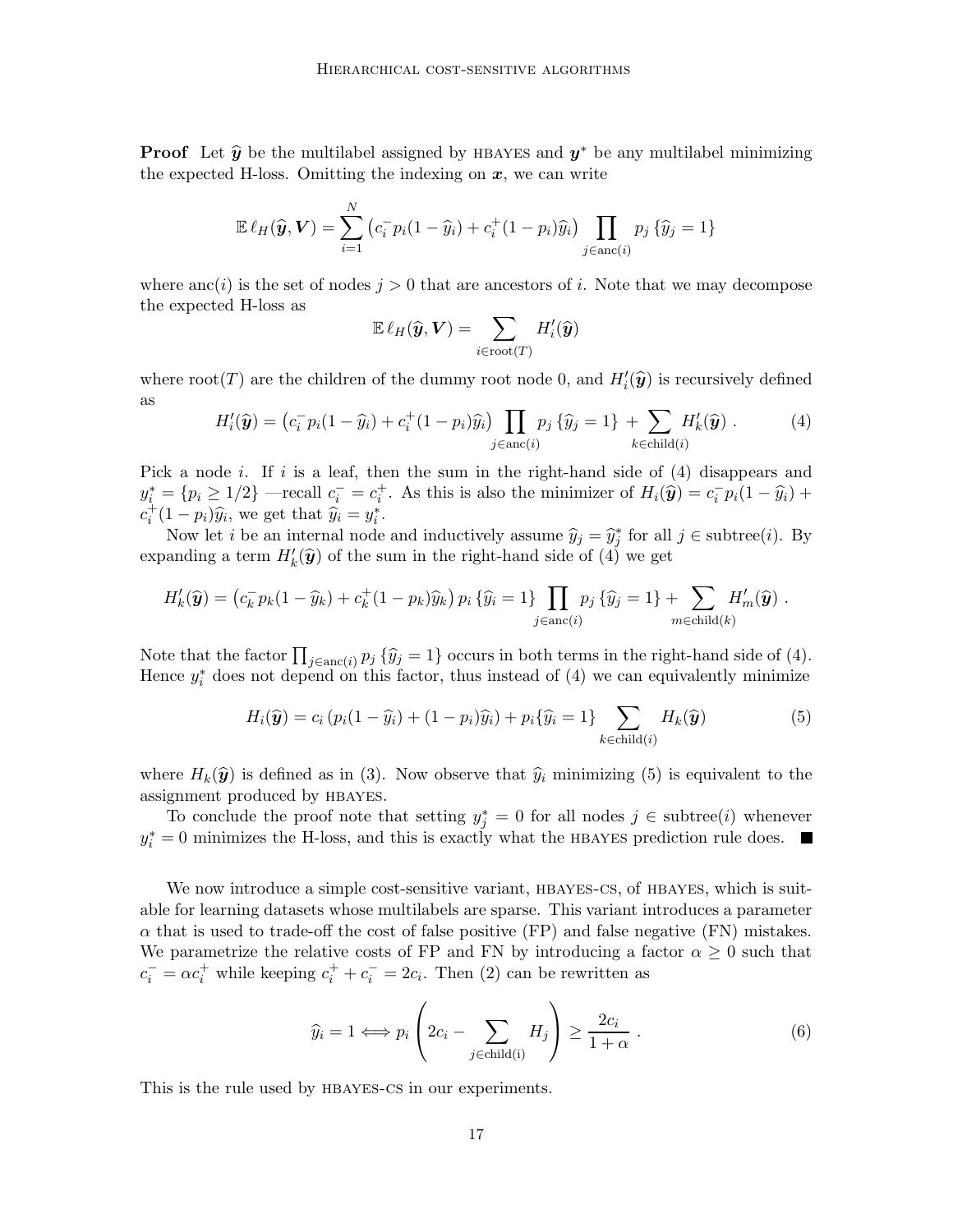Given a set of trained base learners providing estimates  $\hat{p}_1, \ldots, \hat{p}_N$ , we compare the quality of the multilabels computed by HBAYES-CS with that of HTD-CS. This is a costsensitive version of the basic top-down hierarchical ensemble method HTD whose predictions are computed in a top-down fashion (i.e., assigning  $\hat{y}_i$  before the label of any j is the subtree rooted at *i*) using the rule  $\hat{y}_i = \{\hat{p}_i(\boldsymbol{x}) \geq \frac{1}{2}\}$  $\left(\frac{1}{2}\right) \times \left\{\hat{y}_{\text{par}(i)} = 1\right\}$  for  $i = 1, \ldots, N$  (we assume that the guessed label  $\hat{y}_0$  of the root of T is always 1). The variant HTD-CS introduces a single cost sensitive parameter  $\tau > 0$  which replaces the threshold  $\frac{1}{2}$ . The resulting rule for HTD-CS is then  $\hat{y}_i = {\hat{p}_i(\boldsymbol{x}) \geq \tau} \times {\hat{y}_{\text{par}(i)} = 1}.$ 

Note that both methods HBAYES-CS and HTD-CS use the same estimates  $\hat{p}_i$ . The only difference is in the way the classifiers are defined in terms of these estimates.

#### 3. Experimental results

We predicted the functions of genes of the unicellular eukaryote S. cerevisiae at genome and ontology-wide level using the  $FunCat$  taxonomy (Ruepp et al., 2004). The FunCat provides an universal set of gene functional classes available for all organisms: it consists of 28 main functional categories (or branches) that cover general fields like cellular transport, metabolism and cellular communication/signal transduction. These main functional classes are divided into a set of subclasses with up to six levels of increasing specificity, according to a tree-like structure that accounts for different functional characteristics of genes and gene products. In the FunCat taxonomy genes may belong at the same time to multiple functional classes, since several classes are subclasses of more general ones, and because a gene may participate to different biological processes and may perform different biological functions.

#### 3.1 Experimental set-up

In our experiments we used 7 biomolecular data sets, whose characteristics are summarized in Table 1.

| Data set                   | Description                             | $#$ of genes | $#$ of features | $#$ of classes |
|----------------------------|-----------------------------------------|--------------|-----------------|----------------|
| $\overline{\text{Pfam-1}}$ | protein domain binary data from Pfam    | 3529         | 4950            | 211            |
| $Pfam-2$                   | protein domain $log E$ data from $Pfam$ | 3529         | 5724            | 211            |
| Phylo                      | phylogenetic data                       | 2445         | 24              | 187            |
| Expr                       | gene expression data                    | 4532         | 250             | 230            |
| PPI-BG                     | PPI data from BioGRID                   | 4531         | 5367            | 232            |
| $\overline{PPI}$ -VM       | PPI data from von Mering experiments    | 2338         | 2559            | 177            |
| $SP-sim$                   | sequence pairwise similarity data       | 3527         | 6349            | 211            |

Table 1: Data sets

Pfam-1 data are represented as binary vectors: each feature registers the presence or absence of 4,950 protein domains obtained from the  $Pfam$  (Protein families) database (Finn et al., 2008). Moreover, we also used an enriched representation of Pfam domains (Pfam-2) by replacing the binary scoring with log E-values obtained with the HMMER software toolkit (Eddy, 1998). The features of the phylogenetic data (Phylo) are the negative loga-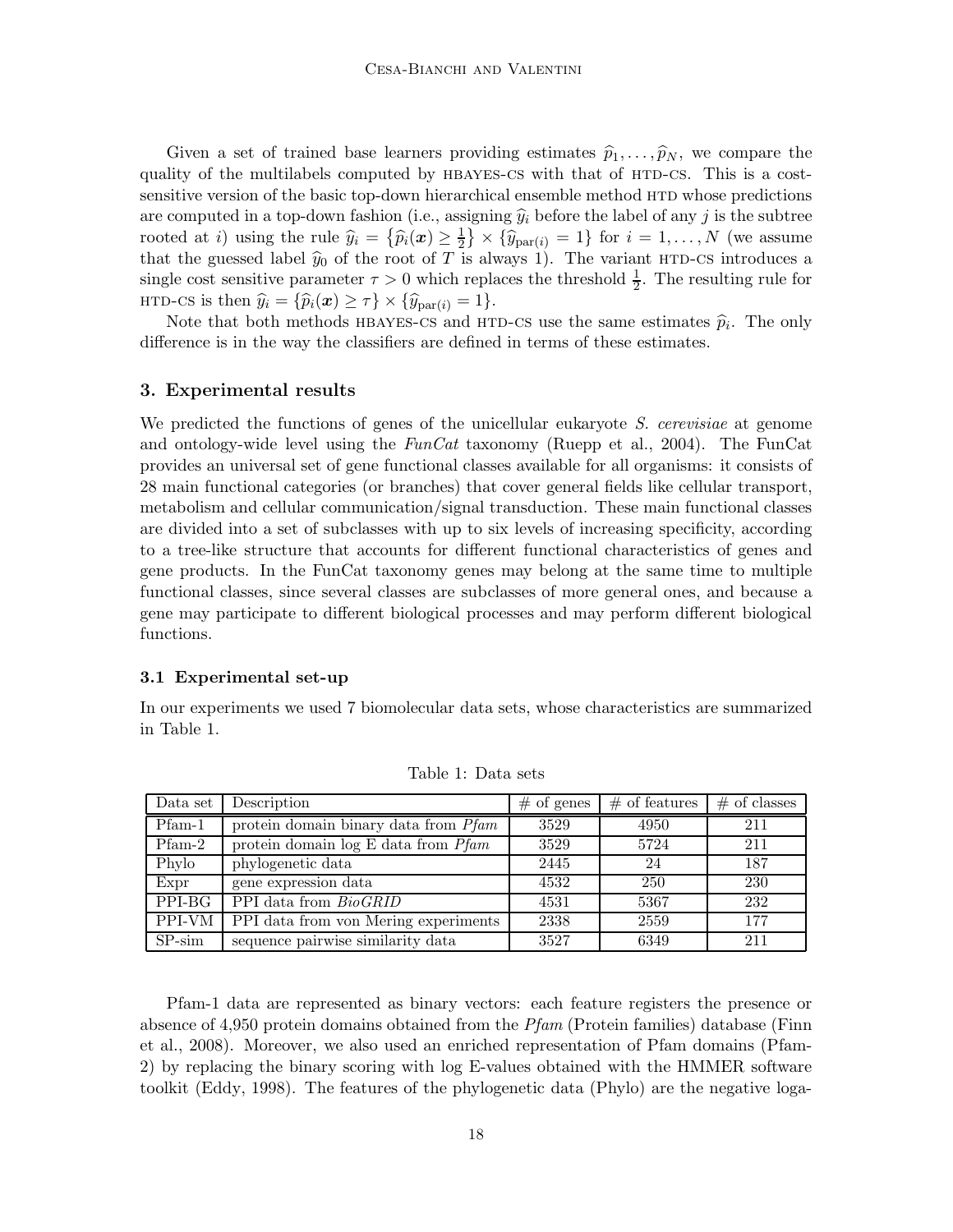rithm of the lowest E-value reported by BLAST version 2.0 in a search against a complete genome in 24 organisms (Pavlidis et al., 2002). The "Expr" data set merges the experiments of (Spellman et al., 1998) about gene expression measures relative to 77 conditions with the transcriptional responses of yeast to environmental stress (173 conditions) by (Gasch et al., 2000). Protein-protein interaction data (PPI-BG) have been downloaded from the  $BioGRID$ database, that collects PPI data from both high-throughput studies and conventional focused studies (Stark et al., 2006). Data are binary: they represent the presence or absence of protein-protein interactions. We used also another data set of protein-protein interactions (PPI-VM) that collects binary protein-protein interaction data from yeast two-hybrid assay, mass-spectrometry of purified complexes, correlated mRNA expression and genetic interactions (von Mering et al., 2002). These data are binary too. The "SP-sim" data set contains pairwise similarities between yeast genes represented by Smith and Waterman log-E values between all pairs of yeast sequences (Lanckriet et al., 2004b).

In order to get a not too small set of positive examples for training, for each data set we selected only the FunCat-annotated genes and the classes with at least 20 positive examples. As negative examples we selected for each node/class all genes not annotated to that node/class, but annotated to its parent class. From the data sets we also removed uninformative features (e.g., features with the same value for all the available examples).

We used gaussian SVMs with probabilistic output (Lin et al., 2007) as base learners. Given a set  $\hat{p}_1, \ldots, \hat{p}_N$  of trained estimates, we compared on these estimates the results of HTD-CS and HBAYES-CS ensembles with HTD (the cost-insensitive version of HTD-CS, obtained by setting  $\tau = 1/2$ ) and FLAT (each classifier outputs its prediction disregarding the taxonomy). The decision threshold  $\tau$  for HTD-CS and the cost factor  $\alpha$  for HBAYES-CS have been set by internal cross-validation of the F-measure with training data. We compared the different ensemble methods using external 5-fold cross-validation (thus without using test set data to tune the hyper-parameters).

#### 3.2 Per-class F-score results

For the first set of experiments we used the classical F-score to aggregate precision and recall for each class of the hierarchy. Figure 1 shows the distribution, across all the classes of the taxonomy and the data sets, of the normalized differences  $\frac{F_{\text{Bayes}} - F_{\text{ens}}}{\text{max}(F_{\text{max}} - F_{\text{ens}})}$  $\frac{P_{\text{Bayes}} - P_{\text{ens}}}{\max(F_{\text{Bayes}}, F_{\text{ens}})}$  between the F-measure of hbayes-cs and the F-measure of each one of the other ensemble methods. The shape of the distribution offers a synthetic visual clue of the comparative performances of the ensembles: values larger than 0 denote better results for  $HBAYES-CS$ . In Figure 1.(a) we can observe that HBAYES-CS largely outperforms FLAT, since most of the values are cumulated on the right part of the distribution. The comparison with  $HTD$ , Figure 1.(b), shows that HBAYES-CS on average improves on HTD, while essentially a tie is observed with  $HTD-CS -Figure 1.(c)$ . Indeed the average F-measure across classes and data sets is 0.13 with FLAT ensembles,  $0.18$  with HTD and  $0.22$  and  $0.23$ , respectively, with HBAYES-CS and HTD-CS ensembles.

### 3.3 Hierarchical F-score results

In order to better capture the hierarchical and sparse nature of the gene function prediction problem we also applied the hierarchical F-measure, expressing in a synthetic way the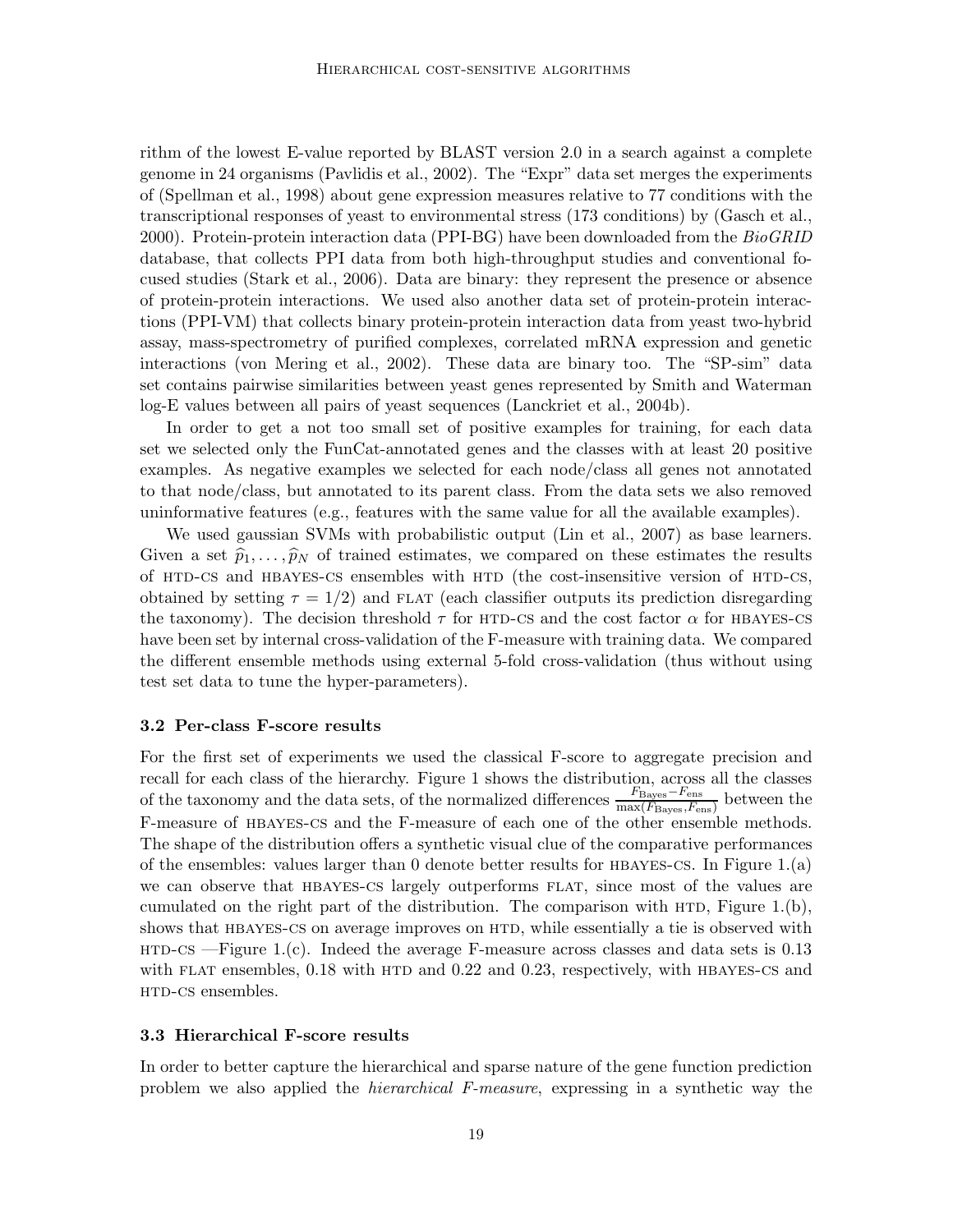

Figure 1: Histograms of the distribution of the normalized differences between F-measures across FunCat classes and data sets. (a)  $HBAYES-CS$  vs. FLAT ensembles; (b) hbayes-cs vs. htd ensembles; (c) hbayes-cs vs. htd-cs ensembles.

effectiveness of the structured hierarchical prediction (Verspoor et al., 2006). Given a general taxonomy T representing the graph of the functional classes, for a given gene or gene product x consider the graph  $P(x) \subset T$  of the predicted classes and the graph  $C(x)$  of the correct classes associated to x, and let be  $l(P)$  the set of the leaves (nodes without children) of the graph P. For a leaf  $f \in P(x)$  and  $c \in C(x)$ , let be  $\uparrow f$  and  $\uparrow c$  the set of their ancestors that belong, respectively, to  $P(x)$  and  $C(x)$ . It is easy to see that the Hierarchical Precision (HP), Hierarchical Recall (HR) and Hierarchical F-score (HF), originally introduced for the DAGs of the GO (Verspoor et al., 2006), can be adapted to the tree-structure of the FunCat taxonomy in the following way:

$$
HP = \frac{1}{|l(P(x))|} \sum_{f \in l(P(x))} \frac{|C(x) \cap f|}{|\uparrow f|} \qquad HR = \frac{1}{|l(C(x))|} \sum_{c \in l(C(x))} \frac{|\uparrow c \cap P(x)|}{|\uparrow c|}
$$

$$
HF = \frac{2 \cdot HP \cdot HR}{HP + HR} \tag{7}
$$

Viewing a multilabel as a set of paths, hierarchical precision measures the average fraction of each predicted path that is covered by some true path for that gene. Conversely, hierarchical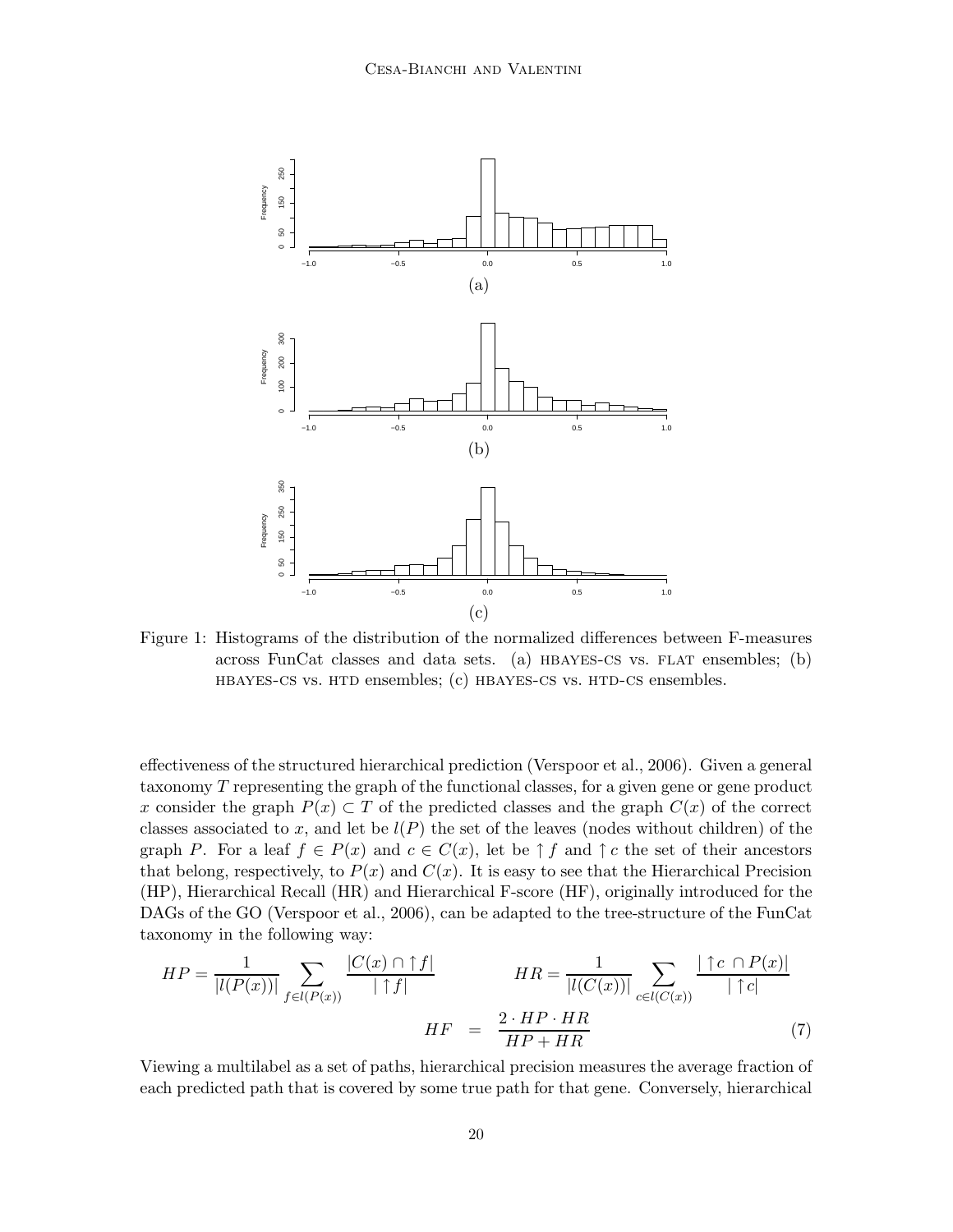recall measures the average fraction of each true path that is covered by some predicted path for that gene.

Table 2: Upper table: Hierarchical F-measure comparison between HTD, HTD-CS, and hbayes-cs ensembles. Lower table: win-tie-loss between the different hierarchical methods according to the 5-fold cross-validated paired t-test at 0.01 significance level.

| $\operatorname{Methods}$ | Data sets |        |        |        |        |        |          |         |
|--------------------------|-----------|--------|--------|--------|--------|--------|----------|---------|
|                          | Pfam-1    | Pfam-2 | Phylo  | Expr   | PPI-BG | PPI-VM | $SP-sim$ | Average |
| <b>HTD</b>               | 0.3771    | 0.0089 | 0.2547 | 0.2270 | 0.1521 | 0.4169 | 0.3370   | 0.2533  |
| HTD-CS                   | 0.4248    | 0.2039 | 0.3008 | 0.2572 | 0.3075 | 0.4593 | 0.4224   | 0.3394  |
| HBAYES-CS                | 0.4518    | 0.2030 | 0.2682 | 0.2555 | 0.2920 | 0.4329 | 0.4542   | 0.3368  |

| win-tie-loss     |             |             |  |  |  |
|------------------|-------------|-------------|--|--|--|
| Methods          | HTD-CS      | HTD         |  |  |  |
| <b>HBAYES-CS</b> | $2 - 4 - 1$ | $6 - 1 - 0$ |  |  |  |
| HTD-CS           |             | $7 - 0 - 0$ |  |  |  |

Table 2 shows that the proposed hierarchical cost-sensitive ensembles outperform the cost-insensitive htd approach. In particular, win-tie-loss summary results (according to the 5-fold cross-validated paired t-test (Dietterich, 1998) at 0.01 significance level) show that the hierarchical F-scores achieved by HBAYES-CS and HTD-CS are significantly higher than those obtained by htd ensembles, while ties prevail in the comparison between hbayes-cs and htd-cs (more precisely 2 wins, 4 ties and 1 loss in favour of hbayes-cs, Table 2, right-hand side). FLAT ensembles results with the hierarchical F-measure are not shown because they are significantly worse than those obtained with any other hierarchical method evaluated in these experiments.

#### 3.4 Performance on the most specific classes

At first, in order to characterize the behaviour of the different ensemble methods with respect to the overall structure of the FunCat taxonomy, we performed an analysis of the performance of the algorithms at different levels of the hierarchy. Figure 2 shows the per-level F-measure results with Pfam-1 protein domain data. We can observe that FLAT ensembles tend to have the highest recall at each level,  $HTD$  the highest precision, while HBAYES-CS and HTD-CS tend to stay in the middle with respect to both the recall and precision, thus achieving the best F-measure at each level. The hierarchical methods show a precision and recall (and consequently F-score) that decrease with the distance from the root. Flat ensembles, even if achieve relatively good recall results, show a precision too low to be useful in practical applications for genome-wide gene function prediction. Note that the accuracy is very high at all levels of the hierarchy (at least for the hierarchical methods), but this is not significant considering the high unbalance between positive and negative examples.

As a second step, to understand whether the proposed hierarchical methods are able to correctly classify the most specific classes of the hierarchy, that is the terms that better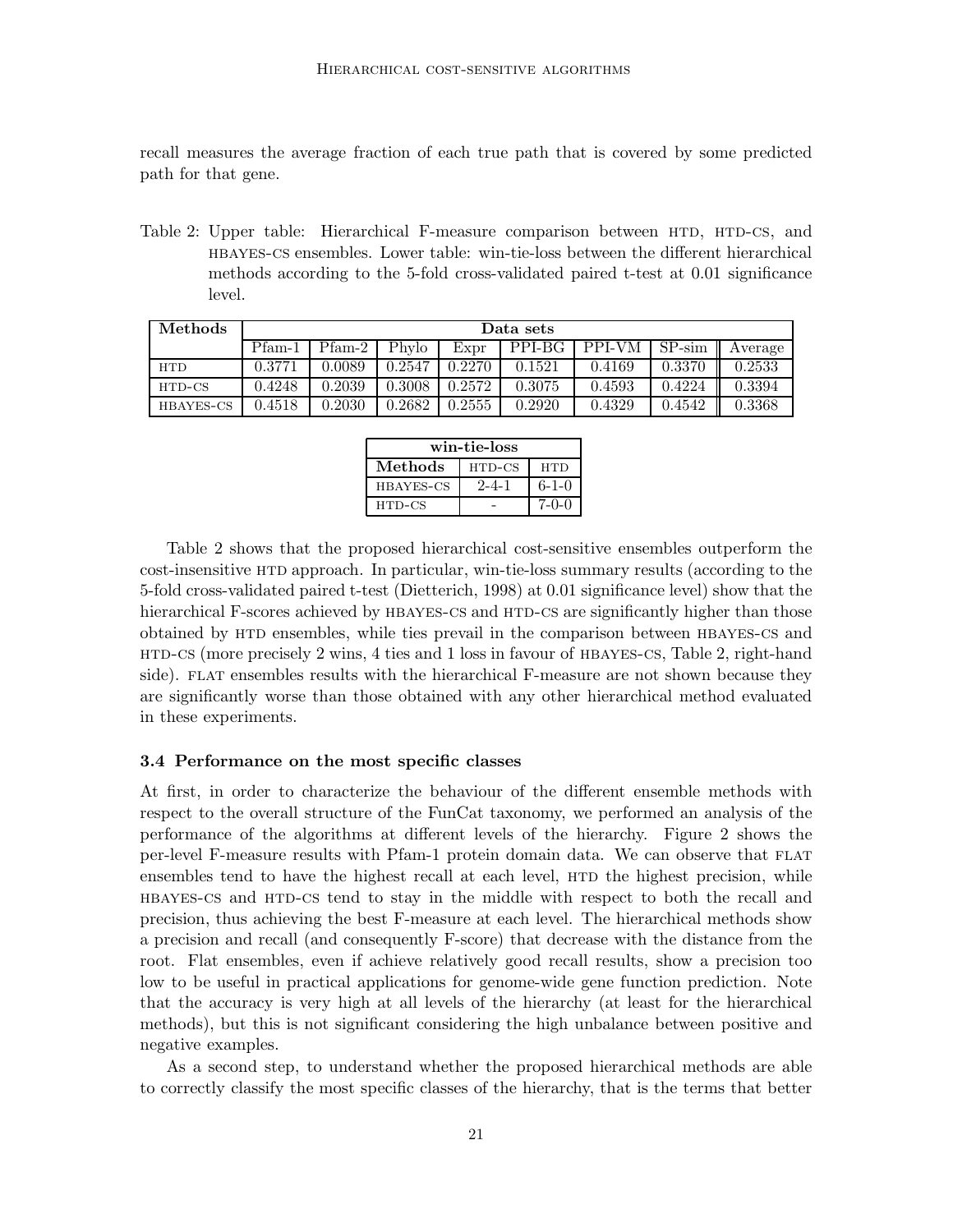

Figure 2: Averages of various performance scores at different levels of the FunCat taxonomy on Pfam-1 data of FLAT, HTD, HTD-CS and HBAYES-CS ensembles. 0 represents nodes with distance 0 from the root, i.e. root nodes; 1, 2, 3 and 4 represent nodes at a given distance from the root.

characterize the functions of a given gene/gene product, we performed an analysis of the performance with respect to the F-score, precision and recall achieved at the leaves and at nodes at a given distance from the leaves. More precisely, we analyzed the average precision, recall, and F-score of nodes at a given distance from any leaf. For distance of a node from any leaf we mean the length of the longest path from the node to a leaf belonging to the subtree rooted at the node itself. Figure 4 shows the results obtained with the *Pfam-1* data set. The Pfam-1 data set includes 211 classes (Figure 3), with 124 leaf nodes/classes, 45 nodes with distance 1 from a leaf, and 25, 12 and 5 nodes with distance respectively equal to 2, 3 and 4 from any leaf node. The value 0 in abscissa corresponds to the nodes at distance 0, that is the leaves of the FunCat tree. With hierarchical methods, precision, recall and F-score increase with the distance from leaves. HTD ensembles show the largest precision, and FLAT the largest recall, while both HTD-CS and HBAYES-CS are in between and achieve the largest F-score at any distance from the leaves, with a slightly better precision for hbayes-cs and a slightly better recall for HTD-CS. These results show that in any case both HTD-CS and hbayes-cs improve the prediction performance on the most specific classes with respect to both HTD and FLAT ensembles. No significant differences in performances can be observed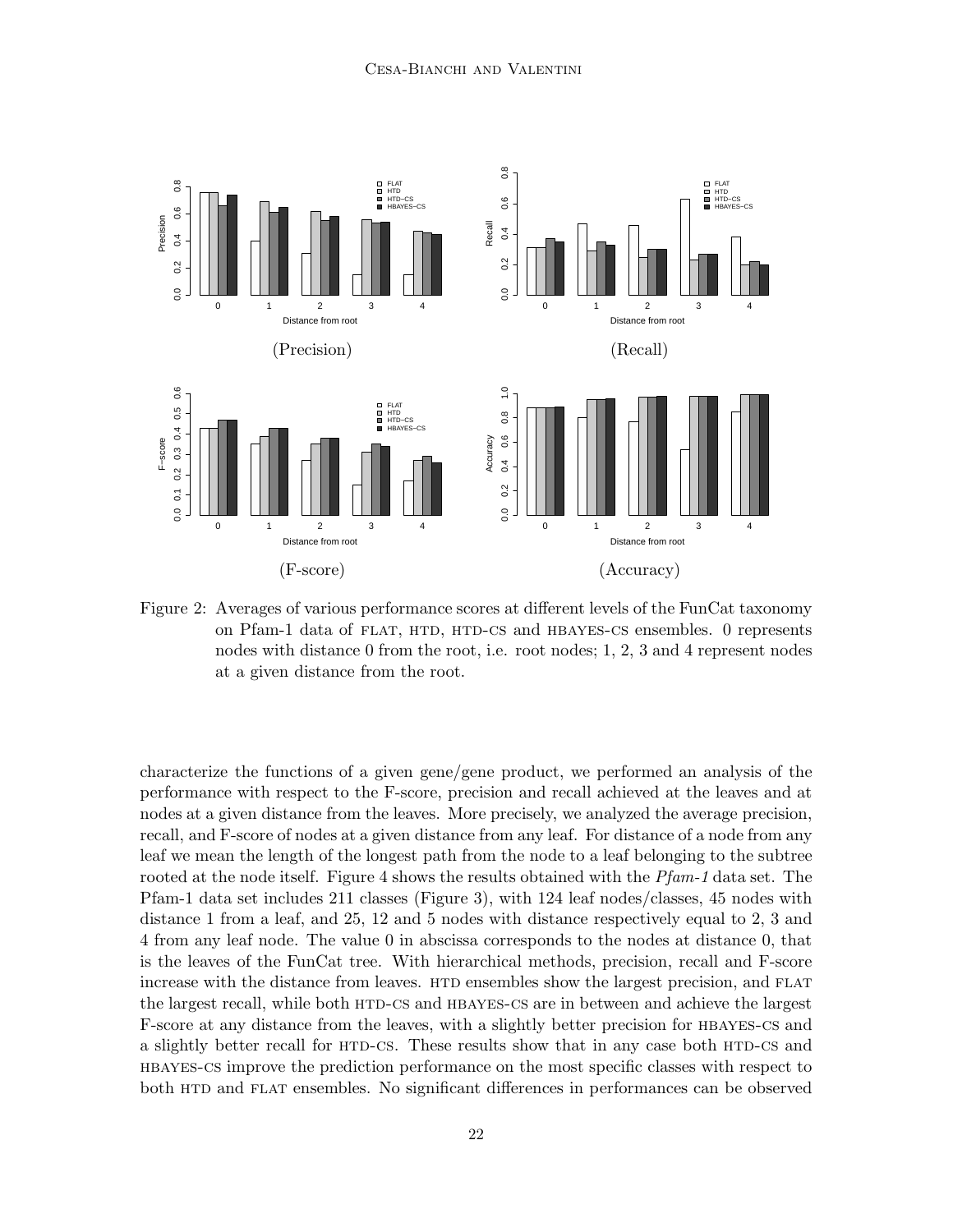

Figure 3: The FunCat hierarchy for the protein domain data (Pfam-1 data set).

between HTD-CS and HBAYES-CS. A similar trend can be observed also with the other data sets (data not shown).

# 3.5 Tuning precision and recall with a single global parameter

The precision/recall characteristics of hbayes-cs ensemble can be tuned via a single global parameter, the cost factor  $\alpha = c_i^-/c_i^+$  (Sect. 2). By setting  $\alpha = 1$  we obtain the original version of the hierarchical Bayesian ensemble and by incrementing  $\alpha$  we introduce progressively lower costs for positive predictions, thus encouraging the ensemble to make positive predictions. Indeed, by incrementing the cost factor, the recall of the ensemble tends to increase (Figure 5). The behaviour of the precision is more complex: it tends to increase and then to decrease after achieving a maximum. Quite interestingly, the maximum of the hierarchical F-measure is achieved for values of  $\alpha$  between 2 and 5 not only for the two data sets reported in Figure 5, but also for all the considered data sets (data not shown).

#### 3.6 Automatic setting of the parameter  $\alpha$  at each node

In Section 3.5 we showed that by appropriately tuning the global parameter  $\alpha$  we can obtain hbayes-cs ensembles with different precision/recall characteristics. In principle, we could appropriately choose the  $\alpha$  parameter at each node, but this leads to a complex optimization problem. Considering that  $\alpha$  represents a factor to balance the misclassification cost between positive and negative examples, we could simply choose a cost factor  $\alpha_i$  for each node i to explicitly take into account the unbalance between the number of positive  $n_i^+$  and negative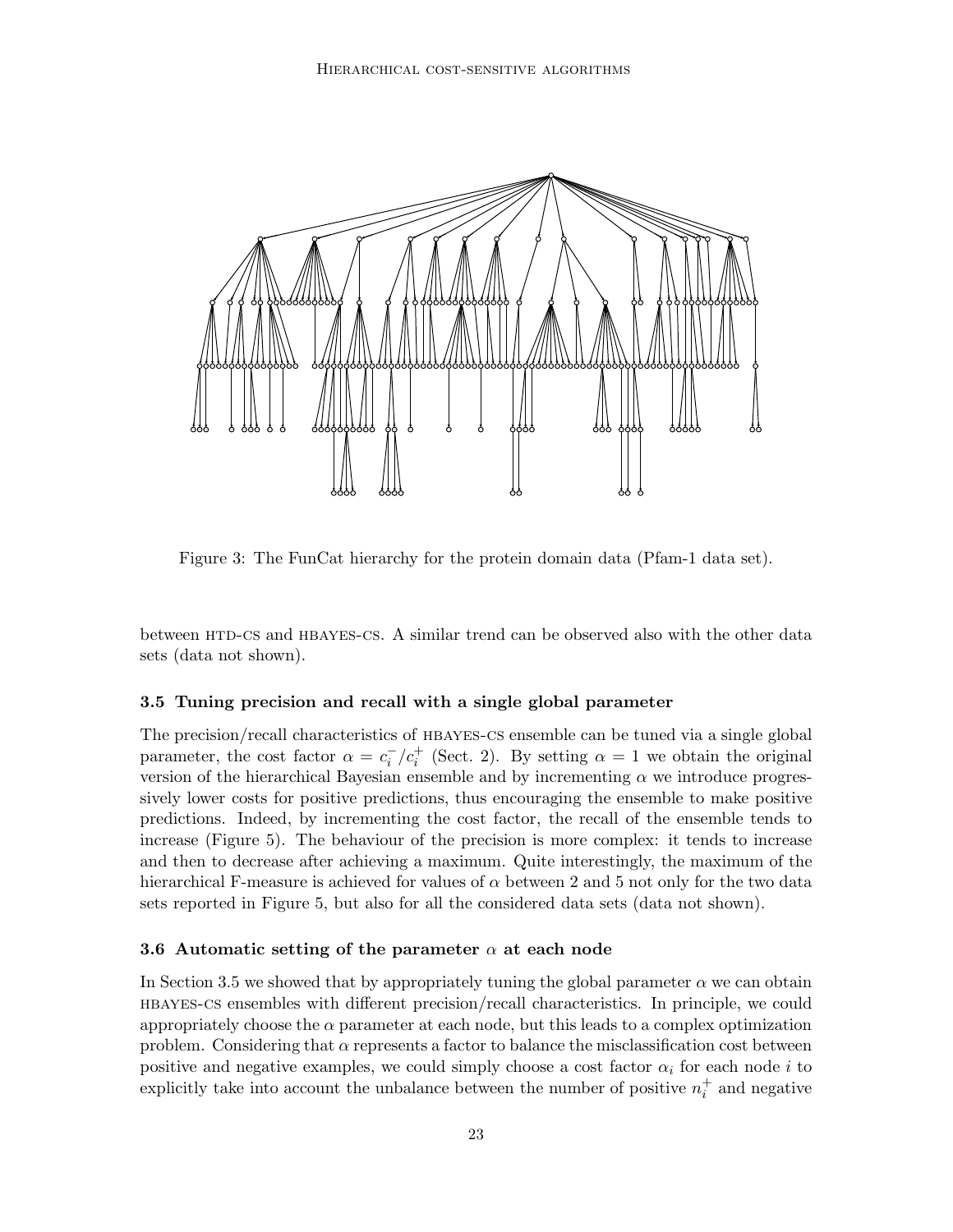

Figure 4: Averages of various performance scores for nodes at different distances from the closest leaf node. A value of 0 represents leaf nodes.

 $n_i^-$  examples:

$$
\alpha_i = \frac{n_i^-}{n_i^+} \Rightarrow c_i^+ = \frac{2}{\left(\frac{n_i^-}{n_i^+}\right) + 1} c_i = \frac{2n_i^+}{n_i^- + n_i^+} c_i \tag{8}
$$

The decision rule (6) at each node becomes:

$$
\widehat{y}_i = 1 \Longleftrightarrow p_i \left( 2c_i - \sum_{j \in \text{child}(i)} H_j \right) \ge \frac{2c_i}{1 + \alpha_i} = \frac{2c_i n_i^+}{n_i^- + n_i^+} \,. \tag{9}
$$

The number of positive  $n_i^+$  and negative  $n_i^-$  examples can be estimated from the training data.

We compared this simple heuristic with the tuning of  $\alpha$  as a single global parameter by internal cross-validation, and with the heuristic variant  $\alpha_i = \max\{n_i^-/n_i^+, 3\}$ . This second heuristic aims to improve the detection of positive examples also for classes where we have an unbalance in favour of positive examples in the training set. Indeed, the constraint that only examples  $(x, v)$  such that  $v_{\text{par}(i)} = 1$  are included in the training set for node i (Section 2) may induce for some classes a number of positive examples comparable or also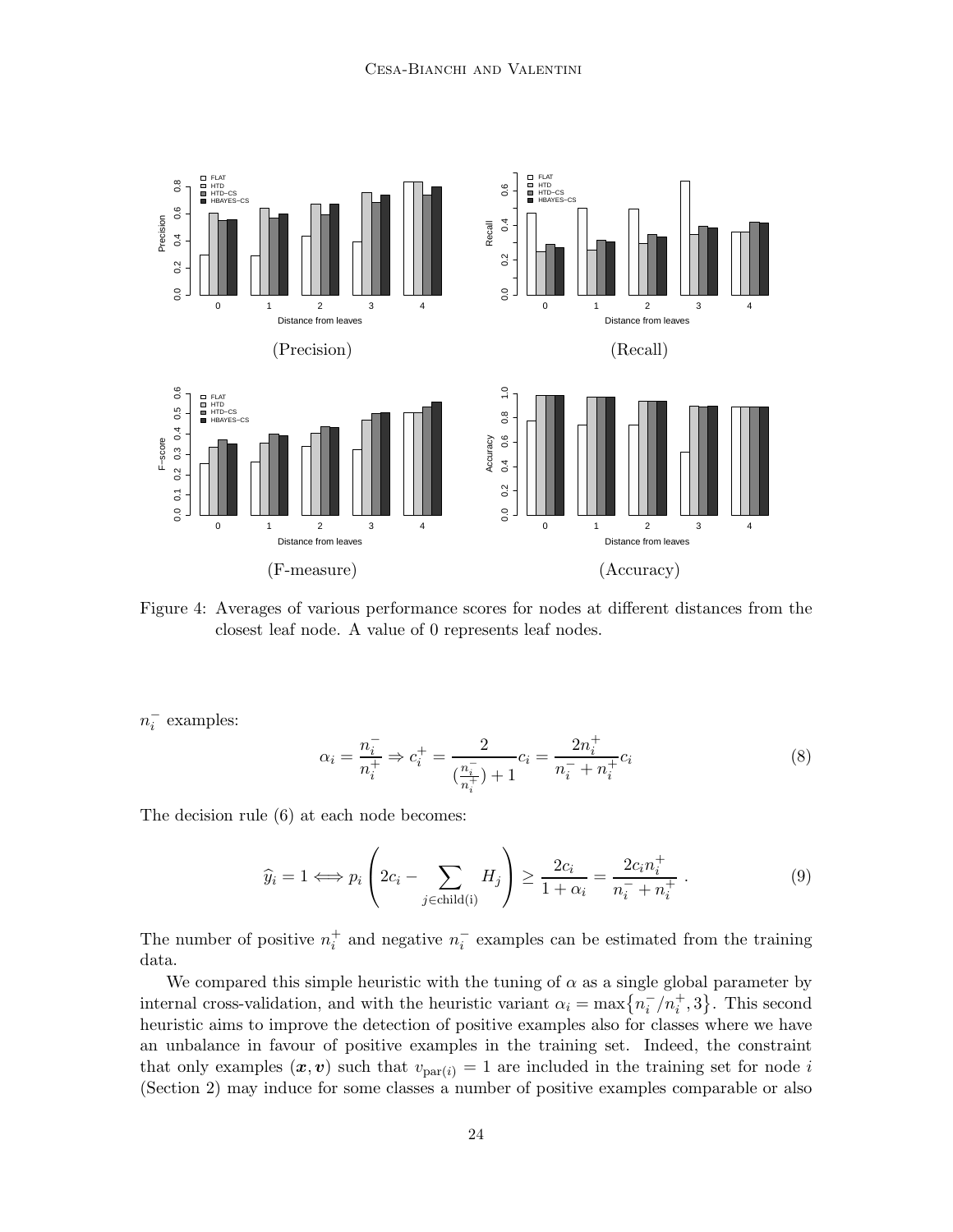

Figure 5: Hierarchical precision, recall and F-measure as a function of the cost modulator factor in hbayes-cs ensembles for the following data sets: protein domain data (Pfam-1); pairwise sequence similarity data (SP-sim); gene expression data (Expr); protein-protein interaction data (PPI-BG). Horizontal lines refer to hierarchical precision, recall and F-score of HTD ensembles.

larger than that of negatives, thus resulting in too low values for the corresponding values of  $\alpha_i$ .

Table 3 shows the results of the comparison of these variants of HBAYES-CS. CV stands for HBAYES-CS whose global  $\alpha$  values has been selected by internal cross-validation, auto (automatic setting of  $\alpha$ ) for the heuristic per-node setting of  $\alpha_i = n_i^-/n_i^+$ , and auto3 (automatic setting of  $\alpha$  constrained to be larger or equal to 3 for each node). The results show that the automatic tuning of  $\alpha_i$  values constrained to be larger or equal to 3 (auto3) leads to results comparable with those obtained by tuning  $\alpha$  through cross-validation  $(CV)$ . The application of the Wilcoxon signed-ranks test (Demsar, 2006) (p-value=0.53) confirms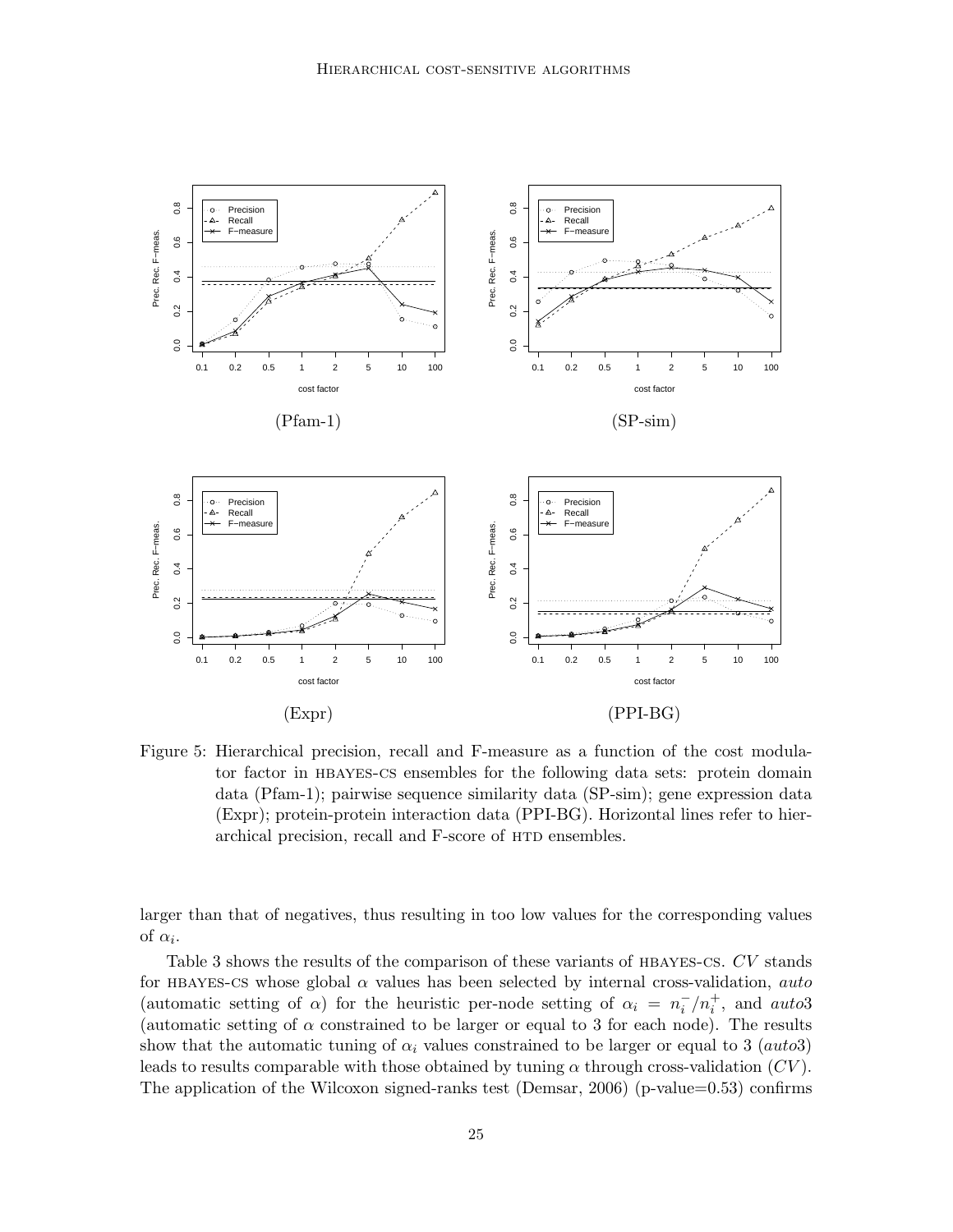Table 3: Compared performances (Hierarchical F-score) of hbayes-cs ensembles with parameter  $\alpha$  set by cross-validation (CV), and by heuristic per-node settings (auto and auto3).

| HBAYES-CS | Data sets |          |        |        |        |        |          |            |
|-----------|-----------|----------|--------|--------|--------|--------|----------|------------|
| methods   | $Pfam-1$  | $Pfam-2$ | Phylo  | Expr   | PPI-BG | PPI-VM | $SP-sim$ | ll Average |
| CV        | 0.4518    | 0.2030   | 0.2682 | 0.2555 | 0.2920 | 0.4329 | 0.4542   | 0.3368     |
| auto      | 0.4070    | 0.0163   | 0.1966 | 0.1566 | 0.2142 | 0.3998 | 0.4234   | 0.2591     |
| auto3     | 0.4410    | 0.2067   | 0.2590 | 0.2410 | 0.3058 | 0.4442 | 0.4583   | 0.3365     |

that there is no significant difference between  $auto3$  and  $CV$ . The heuristic of setting  $\alpha_i = n_i^-/n_i^+$  for each node (*auto*) is reasonable with some data sets (e.g., with *SP-sim*), but fails with other data sets, since in some cases it cannot detect positive examples for very unbalanced classes when less informative data are used (see, e.g., results of auto with  $Pfam-2$ , Table 3).

#### 3.7 Discussion

The improvement in performance of HBAYES-CS w.r.t. to HTD ensembles has a twofold explanation: the bottom-up approach permits the uncertainty in the decisions of the lowerlevel classifiers to be propagated across the network, and the cost sensitive setting allows to favor positive or negative decisions according to the value of cost factor.

In all cases, a hierarchical approach (cost-sensitive or not) tends to achieve significantly higher precision than a flat approach, while cost-sensitive hierarchical methods are able to obtain a better recall at each level of the hierarchy, without a consistent loss in precision w.r.t. HTD methods  $-Fig$  2. For all the hierarchical algorithms we note a degradation of both precision and recall (and as a consequence of the F-measure) by descending the levels of the trees (Figure 2). This fact could be at least in part due to the lack of annotations at the lowest levels of the hierarchy, where we may have several genes with unannotated specific functions.

HBAYES-CS shows better performances than HTD also w.r.t. the most specific classes, that better characterize the functions of the genes (Figure 4). Despite the fact that the overall performances of HBAYES-CS and HTD-CS are comparable, we can note that HBAYEScs achieves a better precision. This is of paramount importance in real applications, when we need to reduce the costs of the biological validation of new gene functions discovered through computational methods.

Another advantage of HBAYES-CS vs. HTD-CS consists in the automatic tuning of the factor  $\alpha$  at each node avoiding internal cross-validation (Sect. 3.6). For HTD-CS, instead, the setting of the threshold  $\tau$  requires an expensive internal cross-validation.

From Table 2 we observe that with certain data sets HTD-CS outperforms HBAYES-CS (Phylo data set), while the opposite is true with other data sets (e.g. Pfam-1 and SP-sim). We do not have a clear explanation of this fact, and this could be the subject of future investigations.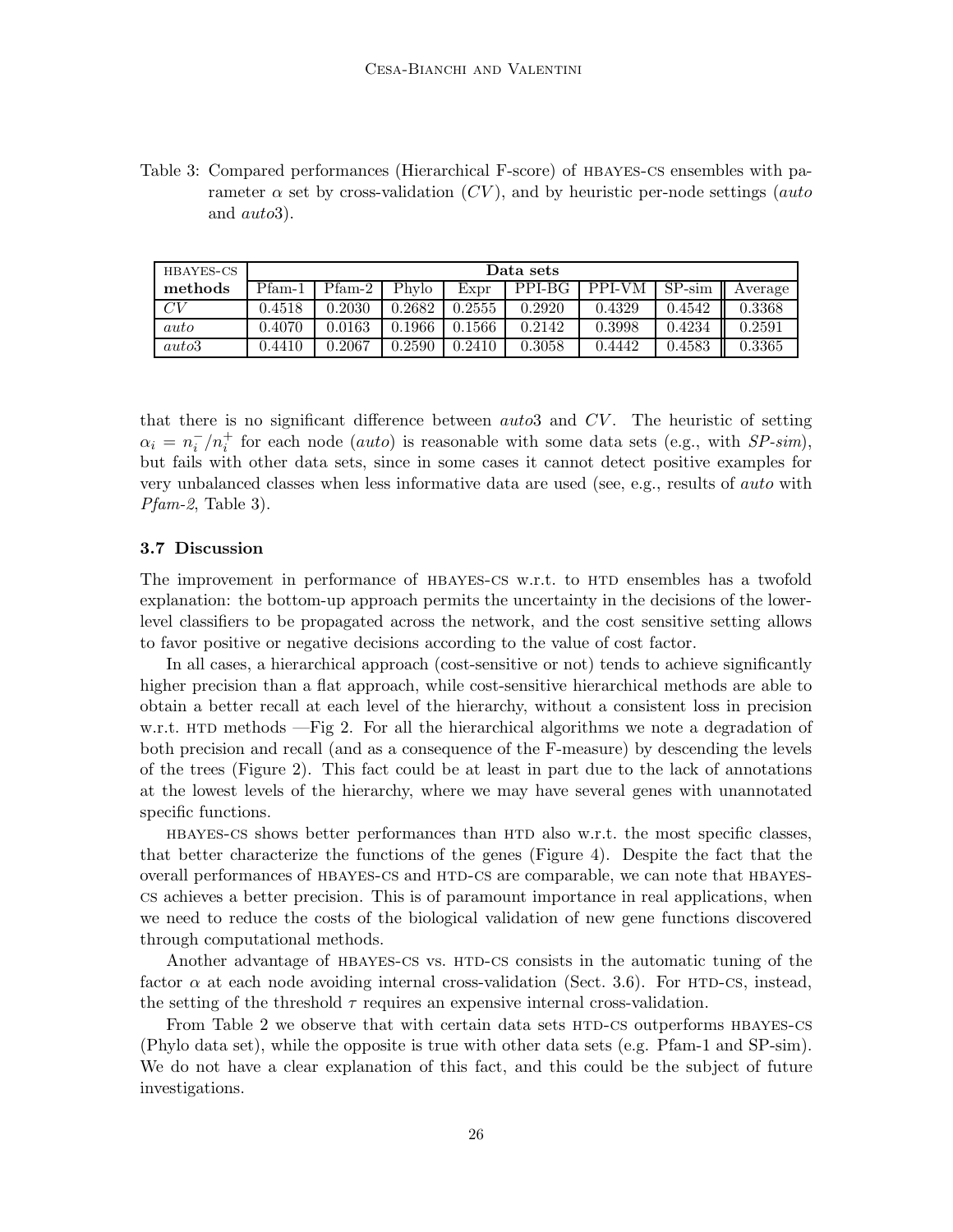Finally, it is worth noting that the accuracy is high at each level (at least with hierarchical ensemble methods), but these results are not significant due to the large unbalance between positive and negative genes for each functional class.

## 4. Conclusions

The experimental results show that the prediction of gene functions needs a hierarchical approach, confirming previous recently published findings (Guan et al., 2008; Obozinski et al., 2008). Our proposed hierarchical methods, by exploiting the hierarchical relationships between classes, significantly improve on "flat" methods. Moreover, by introducing a costsensitive parameter, we are able to increase the hierarchical F-score with respect to the costinsensitive version HTD. We observed that the precision/recall characteristics of HBAYES-CS can be tuned by modulating a single global parameter, the cost factor, according to the experimental needs. On the other hand, on our data sets the Bayesian ensemble hbayes-cs did not exhibit a significant advantage over the simpler cost-sensitive top-down ensemble htd-cs (see Figure 1 and Table 2). We conjecture this might be due to the excessive noise in the annotations at lower levels of the hierarchy. It remains an open problem to devise ensemble methods whose hierarchical performance is consistently better than top-down approaches even on highly noisy data sets.

In our experiments we used only one type of data for each classification task, but it is easy to use state-of-the-art data integration methods to significantly improve the performance of our methods. Indeed, for each node/class of the tree we may substitute the classifier trained on a specific type of biomolecular data with a classifier trained on concatenated vectors of different data (Guan et al., 2008), or trained on a (weighted) sum of kernels (Lanckriet et al., 2004a), or with an ensemble of learners each trained on a different type of data (Re and Valentini, 2010). This is the subject of our planned future research.

# Acknowledgments

The authors gratefully acknowledge partial support by the PASCAL2 Network of Excellence under EC grant no. 216886. This publication only reflects the authors' views.

## References

- K. Astikainen, L. Holm, E. Pitkanen, S. Szedmak, and J. Rousu. Towards structured output prediction of enzyme function. BMC Proceedings, 2(Suppl 4:S2), 2008.
- N. Cesa-Bianchi, C. Gentile, A. Tironi, and L. Zaniboni. Incremental algorithms for hierarchical classification. In Advances in Neural Information Processing Systems, volume 17, pages 233–240. MIT Press, 2005.
- N. Cesa-Bianchi, C. Gentile, and L. Zaniboni. Hierarchical classification: Combining Bayes with SVM. In Proc. of the 23rd Int. Conf. on Machine Learning, pages 177–184. ACM Press, 2006.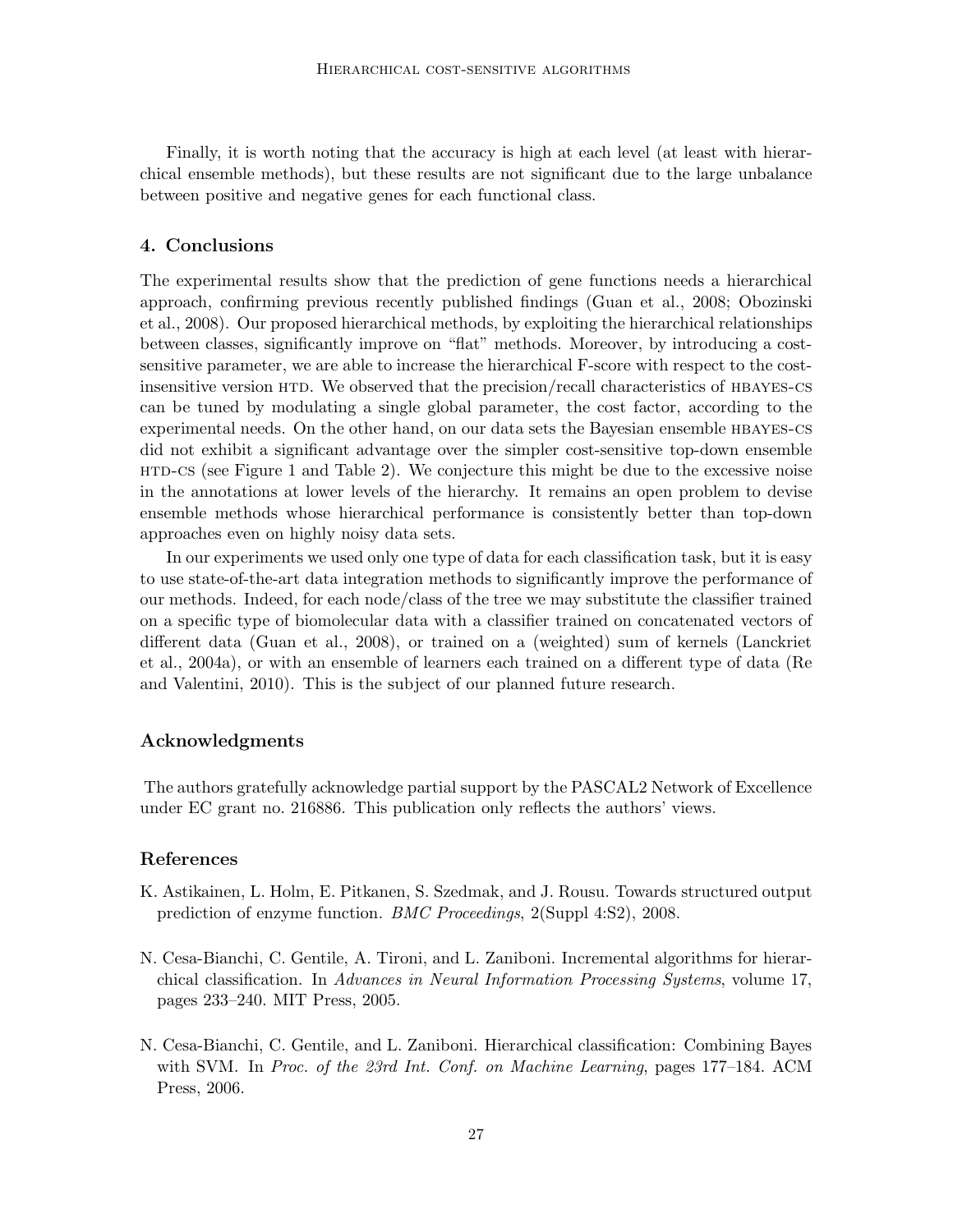- J. Demsar. Statistical comparisons of classifiers over multiple data sets. Journal of Machine Learning Research, 7:1–30, 2006.
- T.G. Dietterich. Approximate statistical test for comparing supervised classification learning algorithms. Neural Computation, 10(7):1895–1924, 1998.
- SR Eddy. Profile hidden markov models. Bioinformatics, 14(9):755–763, 1998.
- R.D. Finn, J. Tate, J. Mistry, P.C. Coggill, J.S. Sammut, H.R. Hotz, G. Ceric, K. Forslund, S.R. Eddy, E.L. Sonnhammer, and A. Bateman. The Pfam protein families database. Nucleic Acids Research, 36:D281–D288, 2008.
- P. Gasch et al. Genomic expression programs in the response of yeast cells to environmental changes. Mol.Biol.Cell, 11:4241–4257, 2000.
- Y Guan, C.L. Myers, D.C. Hess, Z. Barutcuoglu, A. Caudy, and O.G. Troyanskaya. Predicting gene function in a hierarchical context with an ensemble of classifiers. Genome Biology, 9(S2), 2008.
- X. Jiang, N. Nariai, M. Steffen, S. Kasif, and E. Kolaczyk. Integration of relational and hierarchical network information for protein function prediction. *BMC Bioinformatics*, 9 (350), 2008.
- G.R. Lanckriet, T. De Bie, N. Cristianini, M. Jordan, and W.S. Noble. A statistical framework for genomic data fusion. Bioinformatics, 20:2626–2635, 2004a.
- G.R. Lanckriet, R. G. Gert, M. Deng, N. Cristianini, M. Jordan, and W.S. Noble. Kernelbased data fusion and its application to protein function prediction in yeast. In Proceedings of the Pacific Symposium on Biocomputing, pages 300–311, 2004b.
- H.T. Lin, C.J. Lin, and R.C. Weng. A note on Platt's probabilistic outputs for support vector machines. Machine Learning, 68:267–276, 2007.
- G. Obozinski, G. Lanckriet, C. Grant, Jordan. M., and W.S. Noble. Consistent probabilistic output for protein function prediction. Genome Biology, 9(S6), 2008.
- P. Pavlidis, J. Weston, J. Cai, and W.S. Noble. Learning gene functional classification from multiple data. J. Comput. Biol., 9:401–411, 2002.
- M. Re and G. Valentini. Simple ensemble methods are competitive with state-of-the-art data integration methods for gene function prediction. Journal of Machine Learning Research, W&C Proceedings, (in this issue), 2010.
- A. Ruepp, A. Zollner, D. Maier, K. Albermann, J. Hani, M. Mokrejs, I. Tetko, U. Guldener, G. Mannhaupt, M. Munsterkotter, and H.W. Mewes. The FunCat, a functional annotation scheme for systematic classification of proteins from whole genomes. Nucleic Acids Research, 32(18):5539–5545, 2004.
- A. Sokolov and A. Ben-Hur. A structured-outputs method for prediction of protein function. In MLSB08, the Second International Workshop on Machine Learning in Systems Biology, 2008.